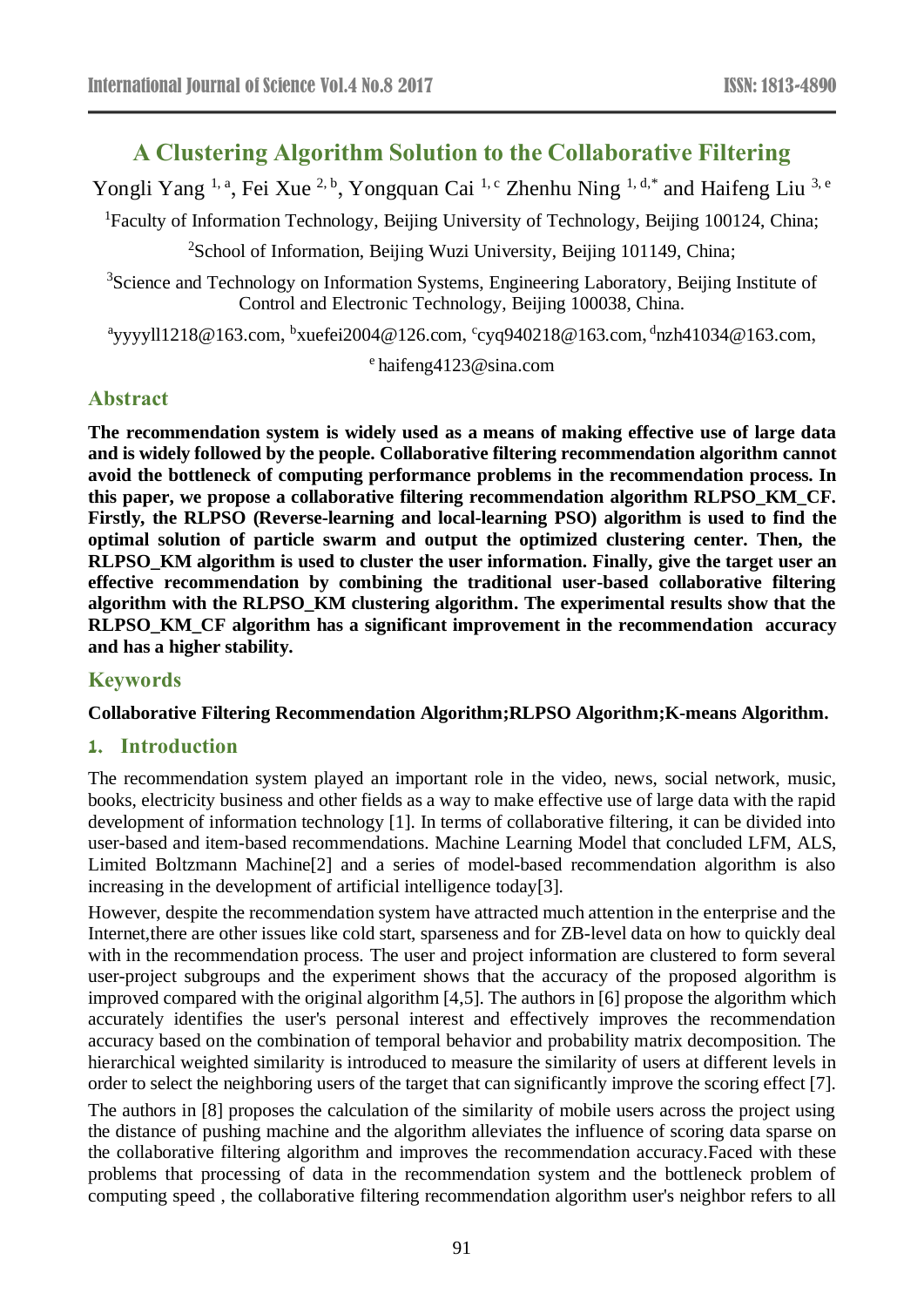users. However, users with higher similarity are clearly more valuable than other users. So this paper proposes RLPSO\_KM\_CF collaborative filtering recommendation algorithm.

### **2. Related Works**

#### **2.1 Traditional User-based Collaborative Filtering Algorithm**

The traditional User-CF collaborative filtering algorithm uses the target user's preference information to compute the neighborhood user set similar to the target user and then recommend the valid item to the target user [11]. This paper uses the Person correlation coefficient to calculate the correlation between users. The user similarity formula is as follows:

$$
sim(u_{i}, u_{j}) = \frac{\sum_{i_{c} \in I_{i,j}} (r_{u_{i}, i_{c}} - \overline{r_{u_{i}}})(r_{u_{j}, i_{c}} - \overline{r_{u_{j}}})}{\sqrt{\sum_{i_{c} \in I_{i,j}} (r_{u_{i}, i_{c}} - \overline{r_{u_{i}}})^{2}} \sqrt{\sum_{i_{c} \in I_{i,j}} (r_{u_{j}, i_{c}} - \overline{r_{u_{j}}})^{2}}}
$$
\n(1)

formula 1,  $r_{u_i}$  and  $r_{u_j}$  are the average ratings to user  $u_i$  and  $u_j$ ,  $r_{u_i i_c}$  and  $r_{u_j i_c}$  are the ratings for item  $i_c$  to user  $u_i$  and  $u_j$ . Define the prediction ratings formula as follows:

$$
R(u_i, i_{i}) = \overline{r_{u_i}} + \frac{\sum_{u_j \in N_{ui}} sim(u_i, u_j)(r_{u_j, i_i} - \overline{r_{u_j}})}{\sum_{u_j \in N_{ui}} sim(u_i, u_j)}
$$
(2)

formula 2,  $r_{u_i}$  and  $r_{u_j}$  are described in formula 1,  $r_{u_j,i_i}$  is ratings for item  $i_i$  to user  $u_j$ ,  $N_{u_i}$  is neighborhood collection to user  $u_i$ .

#### **2.2 RLPSO Optimization Algorithm**

The RLPSO algorithm is an improved PSO algorithm [9]. The algorithm performs local search by the difference of the historical position of the particle swarm. At the same time, the algorithm introduces the inverse learning sub-particle swarm in order to avoid the premature convergence [10].

#### **2.3 K-means Algorithm**

Clustering algorithms are followed in the field of data mining and artificial intelligence, K-means algorithm is also popular, which the input value is the number of clustering k and n data objects used, the output value is k clustering Datasets[11].

### **3. RLPSO\_KM\_CF Algorithm**

This section will describe the RLPSO\_KM\_CF algorithm in detail. Firstly, it describes how to improve the K-means clustering algorithm. Then, the application of RLPSO\_KM algorithm in collaborative filtering algorithm is expounded.

#### **3.1 RLPSO\_KM Algorithm Based On RLPSO**

RLPSO KM algorithm is described as follows:

Input: the Datasets D, the cluster number k, the particle swarm size N, the reverse learning particle swarm size n, the particle swarm learning factors  $c_1$  and  $c_2$ , the reverse learning factors  $c_3$  and  $c_4$ , the maximum iteration number of the particle swarm, the reverse learning iteration times L<sub>times</sub>, the maximum inertia weight  $\omega_{\text{max}}$ , the minimum inertia weight  $\omega_{\text{min}}$ , the disturbance coefficient d<sub>0</sub>, the time factor  $H_0$ , the maximum particle flying velocity  $v_{\text{max}}$ .

Output: Optimized k clustering centers.

Step 1: Initialize the particle swarm. From the Datasets D randomly selected k data items as the particle position and velocity of each dimension of the initial value and loop this process N times;

Step 2: Initialize the particle swarm optimal position and suboptimal position. Calculate the fitness value of each particle in the particle group by using fitness formula to select the initial value of the optimal and suboptimal position of the particle population;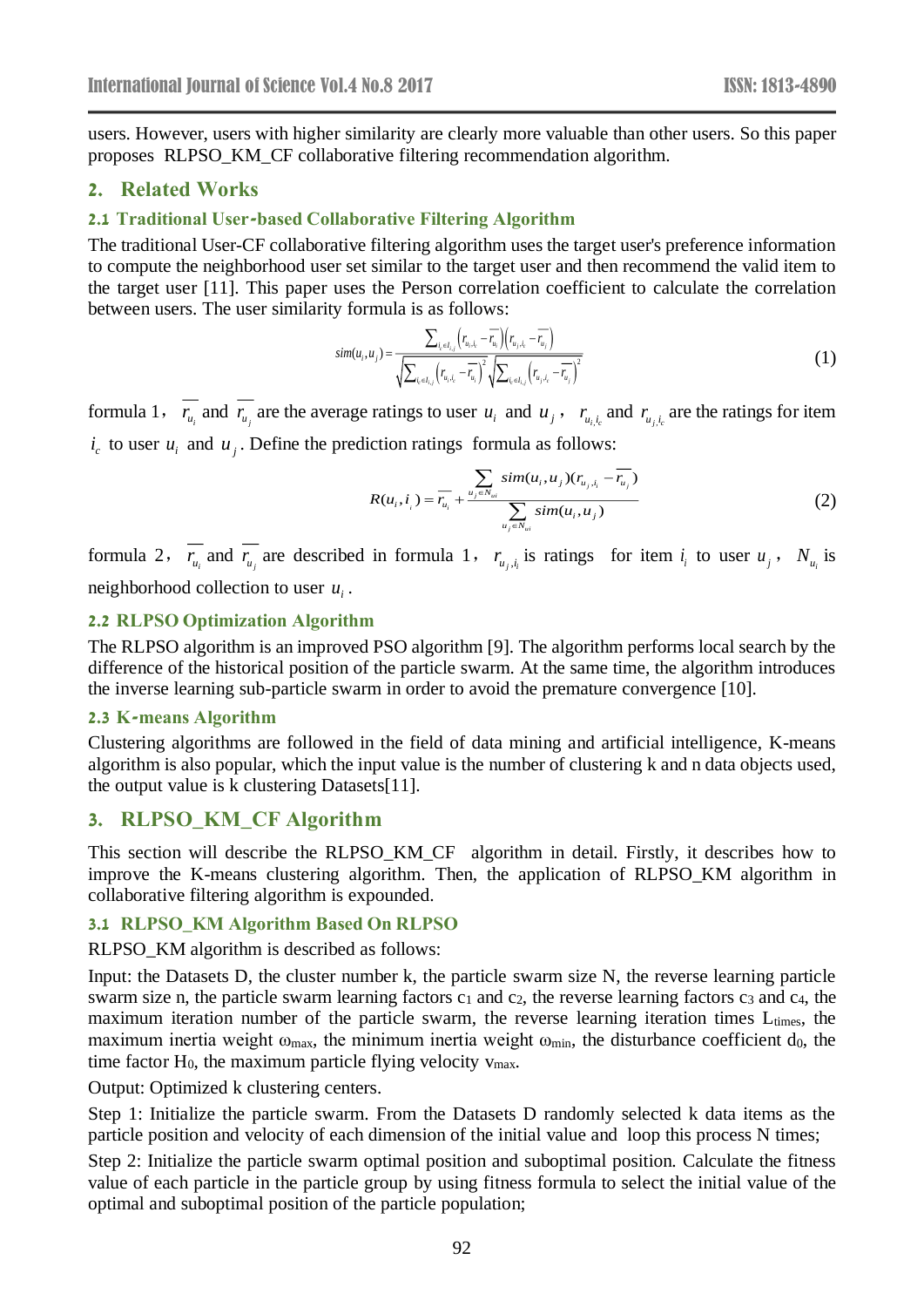Step 3: Initialize the worst particle swarm W;

Step 4: Iterate search for particles;

While ( $t$ < tmax  $||p$ <10e-6)

A. Adjust ω according to the weight adjustment formula;

B. Update the particle position and velocity under the position and speed update formula;

C. Calculate f(x) for each particle in the light of the fitness formula;

D. Update the optimal particle value;

E. Update Pg1 and Pg2;

F. Local search under the search formula ;

G. Adjust d0 in line with the perturbation coefficient formula;

H. If meet the reverse learning conditions (the algorithm local convergences or reaches the thresholds) adjust the vmax;

H1. Update the speed and position of the reverse learning particle according to the reverse learning speed and position formula;

H2.Update the position and velocity of the remaining particles in reverse learning according to the position and speed update formula of the reverse learning;

End If

I. Calculate ρ according to convergence function ;

J. if  $(\rho >$  thresholds)

break;

 $K.t++:$ 

End While

Step 5: Output the optimal solution of the particle swarm;

Step 6: Run the K-means clustering algorithm and output the optimized clustering centers; End

#### **3.2 RLPSO\_KM\_CF Algorithm Based On RLPSO\_KM**

Users with higher similarity to the target user have a more valuable reference than other users. The RLPSO\_KM clustering algorithm is used to cluster the user information and then the target user is effectively recommended by using the traditional user-based collaborative filtering algorithm each cluster. And recommend the most popular items to the new target users. The formula of the item popularity is as follows:

$$
ItemPop_i = \frac{|U_i|}{\sqrt{\sum_{i \in I} |U_i|^2}}
$$
(3)

RLPSO\_KM\_CF algorithm is described below:

Input:cluster number k, iteration times m. ratings information, recommended number of the items N.

Output: Top-N recommendation.

Begin

Step 1:If(Whether the target user is a new user)

A.Calculate ItemPopi under the formula 3 to form the collection W;

B. Descending Sort W to form Wnew;

C. Select the top N popularity from the Wnew to form Target;

D. Recommend item to the target user;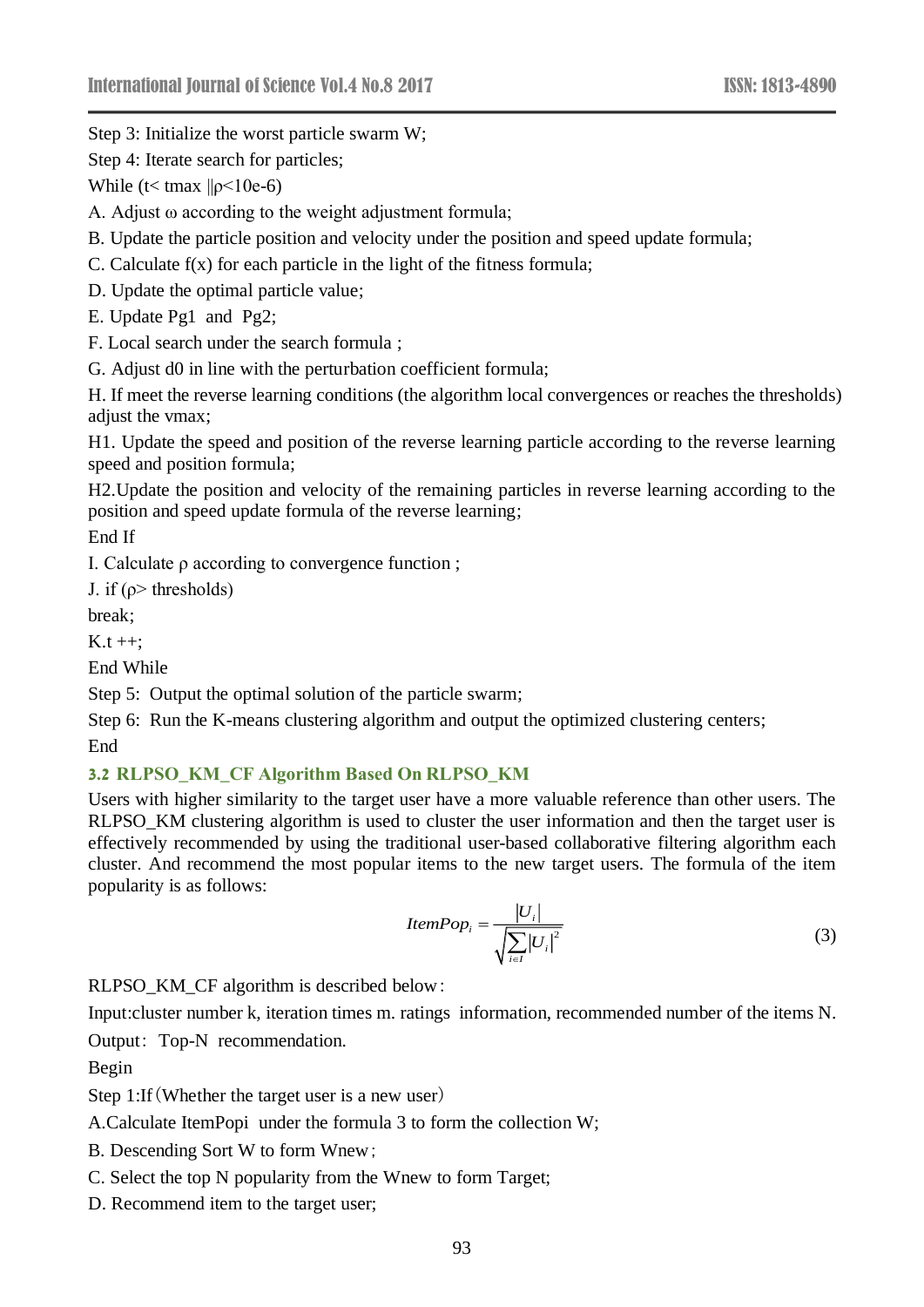End If

Step 2: Calculate the cluster center under RLPSO KM algorithm;

Step 3: Calculate the cluster to which the target user belongs by the formula 1;

Step 4: Using the traditional collaborative filtering algorithm for the target user to recommend in the cluster;

Step 5: Output Top-N Recommended List;

End

## **4. Experiments**

### **4.1 Experimental Environment**

The experimental use the centos7.0 device system server, which contains seven work nodes and a master node. Spark version is 2.0, Hadoop version is 2.7. This paper uses the University of Minnesota Movie Lens as experimental data. In this paper, three methods are selected as the contrast algorithm: the traditional UserCF collaborative filtering recommendation algorithm, the improved Top-N clustering collaborative filtering recommendation algorithm KCF, and the RLPSO\_KM\_CF algorithm.

### **4.2 Experimental Results**

In this paper, we use the recall rate and MAE to evaluate the experimental results. In Fig 1, the MAE curve is drawn under the MovieLens1M datasets. It can be clearly seen that the MAE value of the RLPSO\_KM\_CF algorithm is the fastest when the clustering factor increases at the beginning of the experiment. When the clustering factor is 4, the RLPSO\_KM\_CF MAE value is the smallest and the result is best. The MAE value tends to increase first and then decrease when the clustering factor increases.







Fig.2 Recall Rate (Different iterations)

Fig 2 is the recall rate of the RLPSO\_KM\_CF algorithm under different iterations. The abscissa represents the number of iterations of the clustering algorithm and the ordinate indicates the recall rate of the recommended results. When the iterations are about 25, the recall rate basically has achieved the maximum. When the clustering factor k is 4 and the iterations are about 15, the algorithm is obviously convergent, and the recall rate is 0.117136. Compared with the traditional collaborative filtering algorithm, RLPSO\_KM\_CF algorithm is improved by 3.2%, which is 1.1% higher than the KCF algorithm. It also confirms that the target user's neighborhood set is relatively small and the recommendation accuracy will be reduced with the clustering factor increasing.